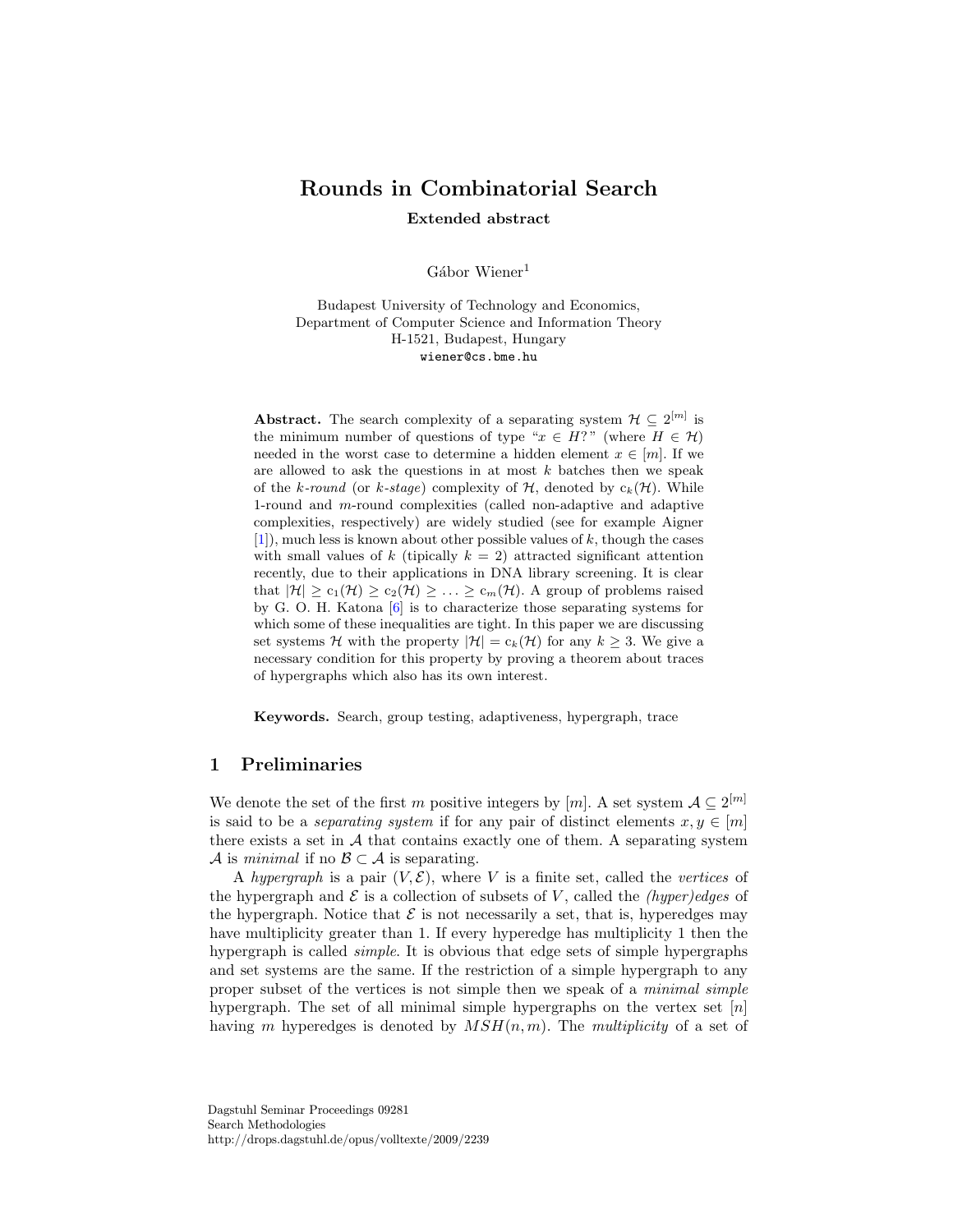vertices X in a hypergraph  $\mathcal H$  is the number of occurences of X as an edge and is denoted by  $m_{\mathcal{H}}(X)$ . Sometimes, if it does not cause any misunderstanding we identify hypergraphs by their edge set.

Let  $\mathcal{H} = (V, \mathcal{E})$  be a hypergraph and consider any linear order of V and  $\mathcal{E}$ . The *incidence matrix* of H is a 0-1 matrix  $M_{\mathcal{H}} = (m_{ij})_{|\mathcal{E}|, |V|}$ , where  $m_{ij}$  is 1 if and only if the  $i^{th}$  edge contains the  $j^{th}$  vertex. The incidence matrix of a set system  $A \subseteq 2^S$  is defined as the incidence matrix of the simple hypergraph having vertex set S and edge set A and is denoted by  $M_A$ . It is obvious that any row and column permutation of an incidence matrix of a hypergraph (set system) is also an incidence matrix of the same hypergraph (set system) and that any 0-1 matrix is an incidence matrix of some hypergraph. The dual of a hypergraph  $\mathcal H$  is the hypergraph  $\mathcal H^*$  whose incidence matrix is  $M_{\mathcal H}^T$ . The dual of a set system  $A$  is the collection of edges of the hypergraph whose incidence matrix is  $M_A^T$ . Note that  $\mathcal{A}^*$  is not necessarily a set system.

It is obvious that a hypergraph  $H$  is simple if and only if  $M_H$  has no identical rows and that a set system  $A$  is separating if and only if  $M_A$  contains no identical columns.

A set system A of cardinality  $k+1$  is called a k-star if it contains a set A such that for any  $B \in \mathcal{A}, B \neq A : A \subseteq B$  and  $|B \setminus A| = 1$ .

A set system  $A \subseteq 2^{[m]}$  is said to be *hereditary* if  $A \in \mathcal{A}$  and  $B \subseteq A$  implies  $B \in \mathcal{A}$ .

A set system  $\mathcal{A} \subseteq 2^{[m]}$  is said to be a *representation* of a set system  $\mathcal{B} \subseteq 2^{[m]}$  if there exist a linear order of the sets of  $A(A_1, A_2, \ldots, A_r)$  and  $B(B_1, B_2, \ldots, B_r)$ and a permutation  $\pi$  of the elements of  $[m]$ , such that for any  $i \leq r = |\mathcal{B}|$  we have either  $A_i = \{\pi(j) : j \in B_i\}$  or  $A_i = \{\pi(j) : j \notin B_i\}$ . In other words,  $A$  is a representation of  $B$  if they have the same cardinality and their incidence matrices can be transformed to each other by row and column permutations and by complementing some rows (but not columns), where complementing a row means that we change the 1 entries of the row to 0 entries and vice versa.

## 2 Introduction

Let  $\mathcal{H} \subseteq 2^{[m]}$  be an arbitrary separating system (called the *question sets*) and  $x \in [m]$  an unknown element. Our aim is to find x by asking questions of type " $x \in H$ ?", where  $H \in \mathcal{H}$ . A sequence of questions is called a *search algorithm* (or shortly an algorithm) if given the answers we can determine x uniquely.

An algorithm is said to be *adaptive* (or *dynamic*) if the choice of a question set may depend on the values obtained until then. If the questions are all fixed beforehand then we speak of a *non-adaptive* (or *static*) algorithm. More generally, if we are allowed to ask the questions in at most  $k$  batches (that is, we ask some questions, receive the answers, ask again some questions, receive the answers, and so on, at most k times) then we speak of a k-round (or k-stage) algorithm.

The length of an algorithm **A** for the element x, denoted by  $l_x(\mathbf{A})$  is l if the sequence contains l questions and the first  $l-1$  answers does not determine x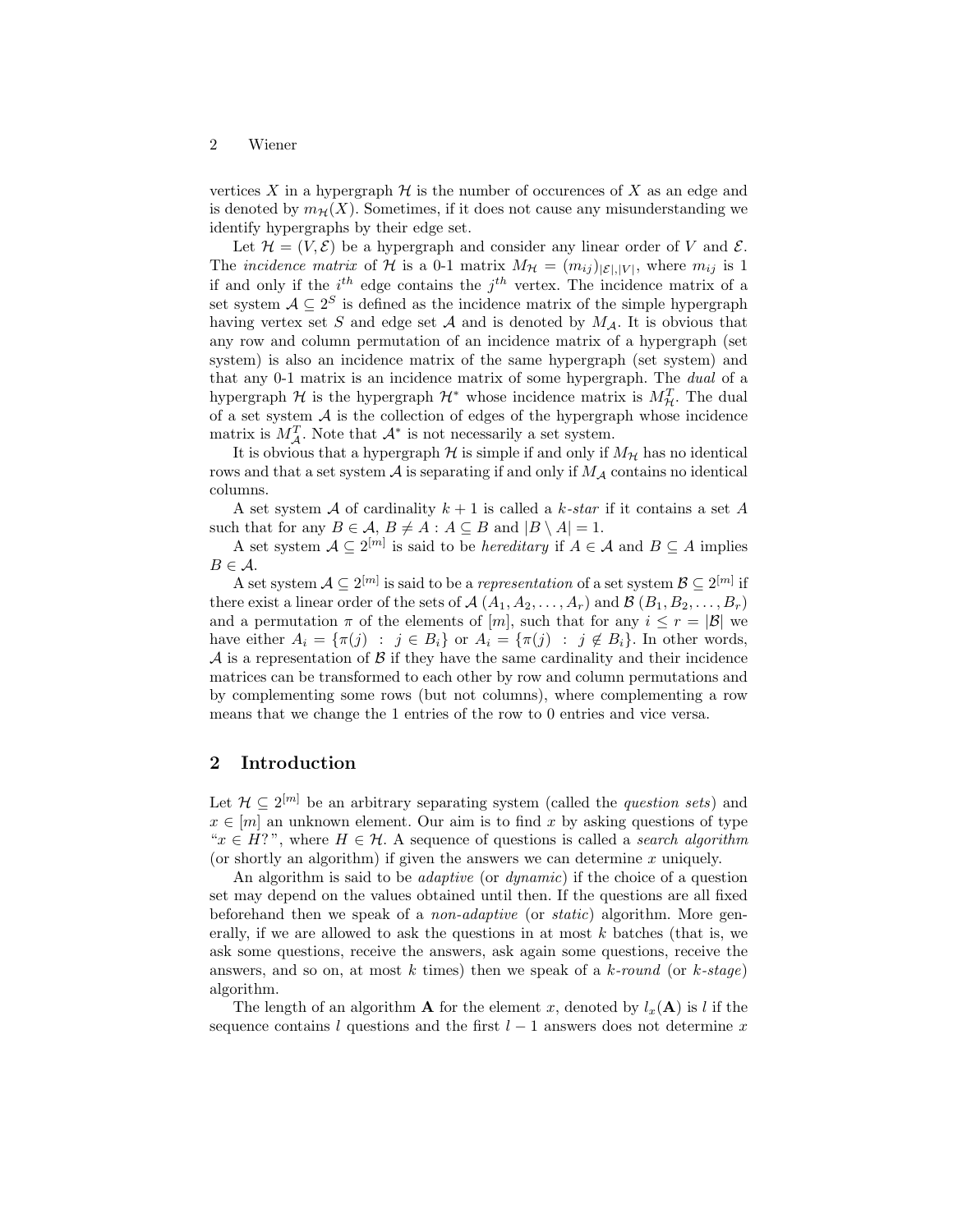### Rounds in Combinatorial Search 3

uniquely. The (worst case) cost of an algorithm **A** is  $g(A) = \max_{x \in [m]} l_x(A)$ . The *adaptive (search)* complexity of the set system H is  $c(\mathcal{H}) = \min g(\mathbf{A})$  considering all adaptive algorithms  $\bf{A}$ . The non-adaptive, and k-round complexities are defined similarly and are denoted by  $c_{na}(\mathcal{H})$  and  $c_k(\mathcal{H})$ , respectively. Notice that since  $H$  is separating, these definitions are correct. For a detailed treatment of adaptive and non-adaptive search the reader is referred to the book by Aigner [\[1\]](#page-4-0). Much less is known about k-round search for arbitrary values of  $k$ , though the cases with small values of k (tipically  $k = 2$ ) attracted significant attention recently, due to their applications in DNA library screening.

It is obvious that

<span id="page-2-0"></span>
$$
|\mathcal{H}| \geq c_{na}(\mathcal{H}) = c_1(\mathcal{H}) \geq c_2(\mathcal{H}) \geq \ldots \geq c_m(\mathcal{H}) = c(\mathcal{H}). \tag{1}
$$

A problem raised by G. O. H. Katona [\[6\]](#page-4-1) is to characterize those separating systems  $\mathcal{H} \subseteq 2^{[m]}$  for which certain inequalities of [\(1\)](#page-2-0) are tight. In the present paper our aim is to examine separating systems  $\mathcal{H} \subseteq 2^{[m]}$  with the property  $|\mathcal{H}| = c_k(\mathcal{H})$  for any  $k \geq 3$ .

More precisely, we will show that if  $c_k(\mathcal{H}) = |\mathcal{H}|$  for some  $k \geq 3$  then the dual of H contains a  $\left[\frac{n^2}{2m}\right]$  $\frac{n^2}{2m-n-2}$ -star, where  $n = |\mathcal{H}|$ .

## 3 Results

We would like to examine separating systems  $\mathcal{H} \subseteq 2^{[m]}$  for which  $c_k(\mathcal{H}) = |\mathcal{H}|$ for some  $k \geq 3$ . This condition implies  $c(\mathcal{H}) = |\mathcal{H}|$ , from which  $|\mathcal{H}| \leq m - 1$ follows easily. It is more interesting that even  $c_1(\mathcal{H}) = |\mathcal{H}|$  implies  $|\mathcal{H}| \leq m - 1$ , in other words, a minimal separating system  $\mathcal{H} \subseteq 2^{[m]}$  contains at most  $m-1$ sets, as it was first observed by Bondy [\[4\]](#page-4-2). Notice that both results are sharp, just consider  $\mathcal{H} = \{\{1\}, \{2\}, \ldots, \{m-1\}\}.$ 

Using Bondy's result it is not difficult to characterize those systems whose k-round complexity is  $m-1$  for any  $k \geq 2$ .

<span id="page-2-2"></span>**Lemma 1.** Let  $k \geq 2$ . For a separating system  $\mathcal{H} \subseteq 2^{[m]}$ ,  $c_k(\mathcal{H}) = m - 1$  if and only if  $\mathcal{M} = \{ \{1\}, \{2\}, \ldots, \{m-1\} \}$  is a representation of  $\mathcal{H}$ .

The main theorem of this paper is the following.

**Theorem 1.** Let  $\mathcal{H} \subseteq 2^{[m]}$  be a separating system for which  $c_k(\mathcal{H}) = |\mathcal{H}|$  for some  $k \geq 3$  and let  $n = |\mathcal{H}|$ . Then  $\mathcal{H}^*$  contains a  $\lceil \frac{n^2}{2m - r} \rceil$  $\frac{n^2}{2m-n-2}$  -star.

*Proof.* If for some  $k \geq 3$  we have  $c_k(\mathcal{H}) = |\mathcal{H}|$  then  $c_3(\mathcal{H}) = |\mathcal{H}|$ . We show that this implies that  $\mathcal{H}^*$  contains a  $\left[\frac{n^2}{2m-1}\right]$  $\frac{n^2}{2m-n-2}$  -star.

The proof is based on the following theorem about hypergraphs.

<span id="page-2-1"></span>**Theorem 2.** Let  $A \in MSH(n,m)$ . Then there exists a subset  $X \subseteq [n]$  of cardinality  $\lceil \frac{n^2}{2m-r} \rceil$  $\frac{n^2}{2m-n-2}$ , such that deleting X we obtain a hypergraph where every hyperedge has multiplicity at most  $\lceil \frac{n^2}{2m} \rceil$  $\frac{n^2}{2m-n-2}$  + 1.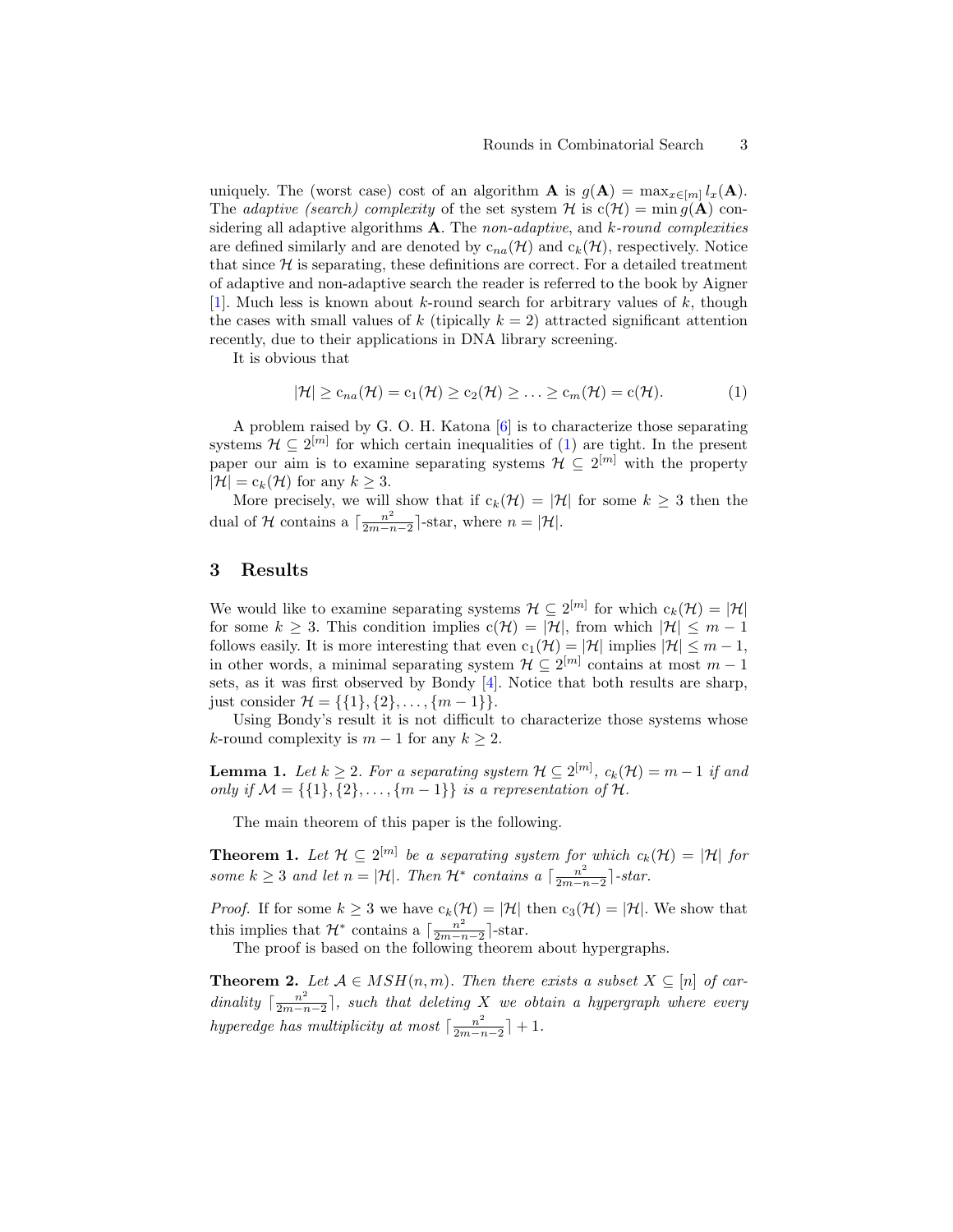### 4 Wiener

The sketch of the proof of Theorem [2](#page-2-1) can be found in Section [4.](#page-3-0)

Let us denote the number  $\lceil \frac{n^2}{2m-r} \rceil$  $\frac{n^2}{2m-n-2}$  by r. Consider now the set system  $\mathcal{H}^*$ . Since  $\mathcal H$  is separating,  $\mathcal{H}^*$  is also a set system (that is, it contains distinct sets), in other words it is the hyperedge set of a simple hypergraph  $G$  on the vertices corresponding to the sets of H. Observe now that  $c_{na}(\mathcal{H}) = |\mathcal{H}|$  (because  $c_3(\mathcal{H}) = |\mathcal{H}|$ , so H is a minimal separating system, thus G is a minimal simple hypergraph having *n* vertices and *m* hyperedges. Now applying Theorem [2](#page-2-1) for G we see that there exists a subset of the vertices  $X, |X| = r$ , such that deleting X we obtain a hypergraph where every hyperedge has multiplicity at most  $r+1$ . This subset X of the vertices of  $\mathcal{H}^*$  correspond to a subset X of the original set system  $H$ . Considering the incidence matrix of  $H$  one can see that deleting the rows corresponding to  $\mathcal X$  we obtain a matrix where every column appears at most  $r + 1$  times.

Suppose now that we ask the sets of  $\mathcal{H} \setminus \mathcal{X}$  in the first round of a 3-round search algorithm. Given the answers we know that the unknown element is one from a set  $Y \subseteq [m]$ , where  $|Y| \leq r+1$ , because no column appears more than  $r + 1$  times in the incidence matrix of  $\mathcal{H} \setminus \mathcal{X}$ .

Since  $c_3(\mathcal{H}) = |\mathcal{H}|$ , we have to ask all the remaining sets of  $\mathcal{H}$  in two more rounds to determine the hidden element. That is, we have to ask  $|\mathcal{X}| = r$  sets in two rounds to find an element in Y, which has at most  $r + 1$  elements. By Lemma [1](#page-2-2) this is possible if and only if  $Y = r + 1$  and the restriction of X to Y contains only one-element sets. In other words, the incidence matrix of the restriction of X to Y is an  $r \times r$  identity matrix plus an all-zero column. Since for the elements of  $Y$  we received the same answers in the first round, these elements form an r-star in  $\mathcal{H}^*$ .

# <span id="page-3-0"></span>4 Sketch of proof of Theorem [2](#page-2-1)

Let H be a hypergraph on the vertex set [n]. Let us denote the hypergraph obtained from  $H$  by deleting a subset X of the vertices (that is, taking the restriction of H to  $\overline{X} = [n] \setminus X$  by  $\mathcal{H}|_{\overline{X}}$ . Recall that  $m_{\mathcal{H}}(E)$  denotes the multiplicity of the hyperedge  $E$  in the hypergraph  $H$ .

The following lemma can be proved using the down-compression technique of Alon [\[2\]](#page-4-3) and Frankl [\[5\]](#page-4-4).

<span id="page-3-1"></span>Lemma 2. The following two statements are equivalent.

- 1. For every  $A \in MSH(n,m)$  there exists a set  $X \subseteq [n]$  of cardinality r, such that for any set  $S \subseteq \overline{X}$  we have  $m_{\mathcal{A}|_{\overline{X}}}(S) \leq s$ .
- 2. For every hereditary  $A \in MSH(n, m)$  there exists a set  $X \subseteq [n]$  of cardinality r, such that for any set  $S \subseteq \overline{X}$  we have  $m_{\mathcal{A}}|_{\overline{X}}(S) \leq s$ .

By Lemma [2](#page-3-1) we only have to prove that for a hereditary minimal simple hypergraph having n vertices and m hyperedges there exists a subset of the vertices X of cardinality  $\lceil \frac{n^2}{2m-r} \rceil$  $\frac{n^2}{2m-n-2}$ , such that deleting X we obtain a hypergraph where every hyperedge has multiplicity at most  $\lceil \frac{n^2}{2m} \rceil$  $\frac{n^2}{2m-n-2}$  + 1.